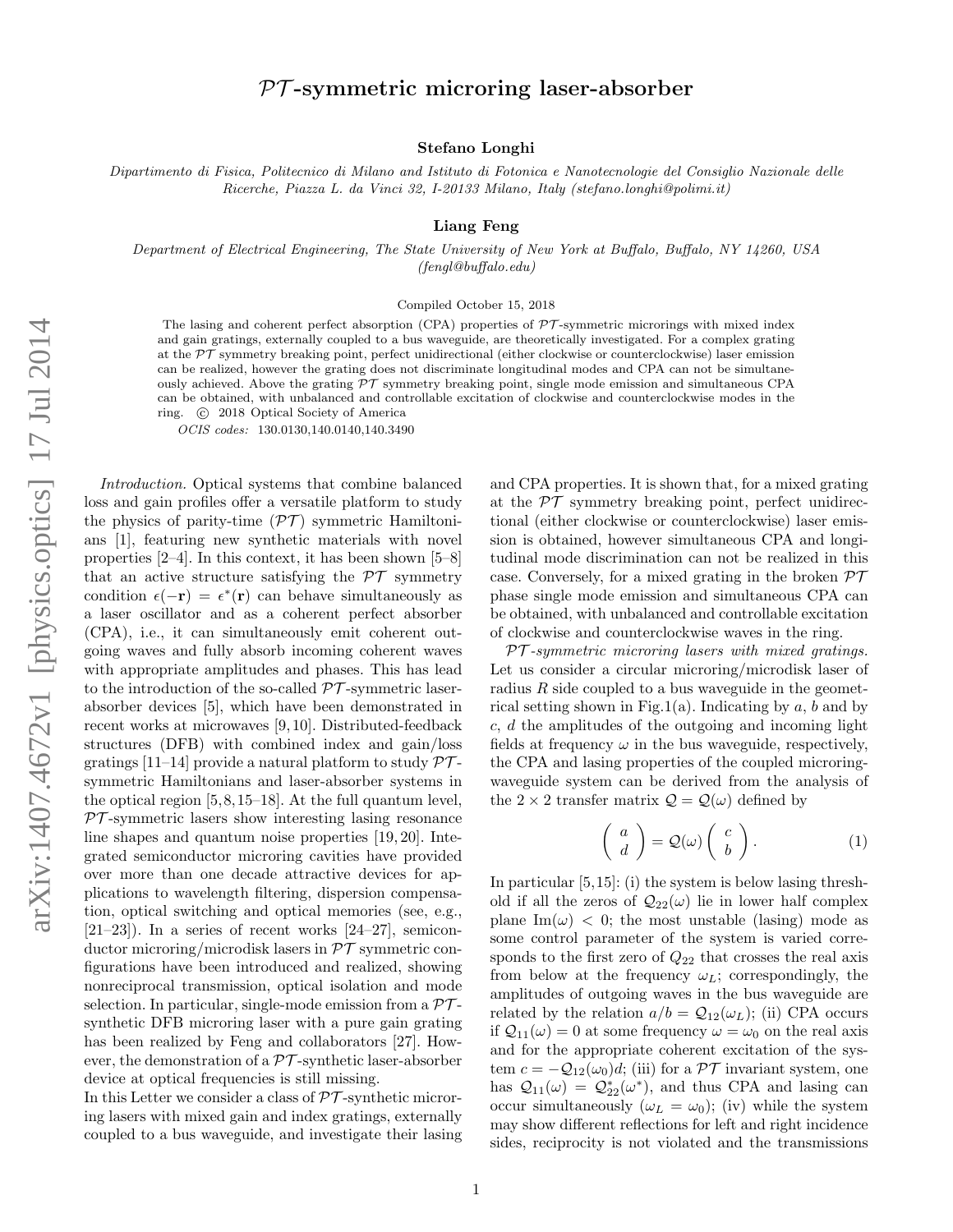from left and right incidence sides are the same.

Simple configurations of active/passive microrings coupled to a bus waveguide have been investigated in several previous works; for example, the CPA property of a lossy microring without any grating that occurs at a certain waveguide-microring coupling (known as critical coupling) was studied in Refs. [28, 29]. Here we extend such previous studies by considering a microring with a mixed index and gain grating in a  $\mathcal{PT}$ symmetric configuration [16, 17], highlighting some interesting operational regimes. To this aim, let us assume that the effective refractive index  $n(s)$  along the curvilinear coordinate s of the ring is weakly modulated, with periodicity  $\Lambda = \pi/k_B$ , according to  $n(s) =$  $n_0+i\sigma+\delta n_R \cos(2k_B s)-i\delta n_I \sin(2k_B s)$ , where  $\delta n_{R,I}$  are the modulation depth of index and gain/loss gratings, respectively,  $n_0$  is the substrate index of the medium, and  $\sigma$  describes the effective mean loss/gain term. Note that a non-vanishing value of  $\sigma$  implies that the system is not  $\mathcal{PT}$  invariant. The electric field  $\mathcal E$  at frequency  $\omega$  close to the Bragg frequency  $\omega_B \equiv c_0 k_B/n_0$  circulating in the microring can be written as a superposition of counterclockwise and clockwise waves of amplitudes  $u(s)$  and  $v(s)$ , respectively, namely  $\mathcal{E}(s,t)$  =  $u(s) \exp(ik_Bs-i\omega t)+v(s) \exp(-ik_Bs-i\omega t)+c.c.$ , where the amplitudes  $u$  and  $v$  satisfy the coupled-mode equations [11, 17]

$$
i\frac{du}{ds} = -\delta u - \rho_1 v \ , \ \ i\frac{dv}{ds} = \delta v + \rho_2 u \tag{2}
$$

where  $\delta = \delta_R + i\gamma$ ,  $\delta_R = (n_0/c_0)(\omega - \omega_B)$  is the normalized frequency detuning parameter,  $\gamma = (k_B/n_0)\sigma$ is the mean loss rate per unit length (gain rate if  $\gamma$  < 0), and  $\rho_1 = k_B(\delta n_R - \delta n_I)/(2n_0)$ ,  $\rho_2 = k_B(\delta n_R +$  $\delta n_I$  /(2n<sub>0</sub>) are the asymmetric coupling rates of counterpropagating waves. The length  $L = 2\pi R$  of the ring is assumed to be an integer multiple of the grating period Λ. The amplitudes u, v of counter-propagating waves at  $s = 0^+$  and  $s = L^+$  are related by the relation



Fig. 1. (Color online) (a) Schematic of a microring side-coupled to a bus waveguide; (b) magnification of the coupling region.

$$
\begin{pmatrix} u(L^-) \\ v(L^-) \end{pmatrix} = \mathcal{M}(\omega) \begin{pmatrix} u(0^+) \\ v(0^+) \end{pmatrix}, \tag{3}
$$

where the transfer matrix  $M$  is obtained by solving

coupled-mode equations (1) and reads

$$
\mathcal{M} = \begin{pmatrix} \cos(\lambda L) + i\frac{\delta}{\lambda}\sin(\lambda L) & i\frac{\rho_1}{\lambda}\sin(\lambda L) \\ -i\frac{\rho_2}{\lambda}\sin(\lambda L) & \cos(\lambda L) - i\frac{\delta}{\lambda}\sin(\lambda L) \\ \hline \end{pmatrix}
$$
(4)

where  $\lambda \equiv \sqrt{\delta^2 - \rho_1 \rho_2}$ . Let us first consider the case of an ideal lossless microring ( $\gamma = 0$ ) uncoupled to the bus waveguide. This case differs from the unidirectional invisibility system of Refs. [16, 17] because of the ring periodic boundary conditions  $u(L^-) = u(0^+)$  and  $v(L^-) = v(0^+),$  which using Eq.(4) yields the condition  $\cos(\lambda L) = 1$ , i.e.  $\delta = \pm \sqrt{(2\pi l/L)^2 + \rho_1 \rho_2}$ , where  $l = 0, \pm 1, \pm 2, \dots$  is the longitudinal mode index. Such a relation shows that unstable modes arise for  $\rho_1 \rho_2 \leq 0$ , i.e. PT symmetry breaking is attained at  $\rho_1 = 0$  ( $\delta n_I =$  $\delta n_R$ ). Interestingly, such a symmetry breaking condition is the same than that obtained for unidirectional invisibility problem in Refs. [16,17]. Coupling of the microring with the bus waveguide is described by a unitary matrix  $\mathcal{T}$  [see Fig.1(b)]



Fig. 2. (Color online) Trajectories of the zeros of  $\mathcal{Q}_{22}(\omega)$  (open circles) and of  $Q_{11}(\omega)$  (crosses) in the complex frequency plane  $\delta_R L = (n_0 L/c_0)(\omega - \omega_B)$  for  $t^2 = 0.8$ ,  $\rho_2 L = 0.5$  and for increasing values of  $|\rho_1 L|$  (i.e. of  $\delta n_I$ ). At  $\rho_1 L = 0$ , corresponding to  $\delta n_I =$  $\delta n_R$ , the zeros of  $\mathcal{Q}_{11}$  lie on the horizontal line Im $(\delta_R L) = \ln t$ and the laser is below threshold. As  $|\rho_1|L$  is increased, the zero with  $\text{Re}(\delta_R L) = 0$  (i.e. the mode with longitudinal index  $l =$ 0) splits and the two splitted zeros move in opposite directions along the imaginary axis (see the arrows in the figure): point 1  $\rho_1L = -0.0124$ , point 2  $\rho_1L = -0.0248$ , corresponding to the laser threshold. The splitting of the other zeros is extremely small and not visible in the figure. The zeros of  $\mathcal{Q}_{11}$  are the complex conjugates than the zeros of  $\mathcal{Q}_{22}$  and undergo specular trajectories.

$$
\left(\begin{array}{c}u(0^+)\\a\end{array}\right)=\mathcal{T}\left(\begin{array}{c}u(L^-)\\c\end{array}\right),\ \left(\begin{array}{c}v(L^-)\\b\end{array}\right)=\mathcal{T}\left(\begin{array}{c}v(0^+)\\d\end{array}\right),\tag{5}
$$

which we assume of the form [28, 29]

$$
\mathcal{T} = \left( \begin{array}{cc} t & r \\ -r^* & t \end{array} \right),\tag{6}
$$

where t is the transmission coefficient through the coupler  $(0 < t < 1)$ , and  $r = i\sqrt{1-t^2}$ . The chosen symmetry of the coupling matrix, which holds for a lossless coupler and without propagative phase shift, is appropriate for typical experimental ring-waveguide couplings [29] and conserves the  $\mathcal{PT}$  symmetric of the scattering problem. From Eqs.(3) and (5) one readily obtains the follow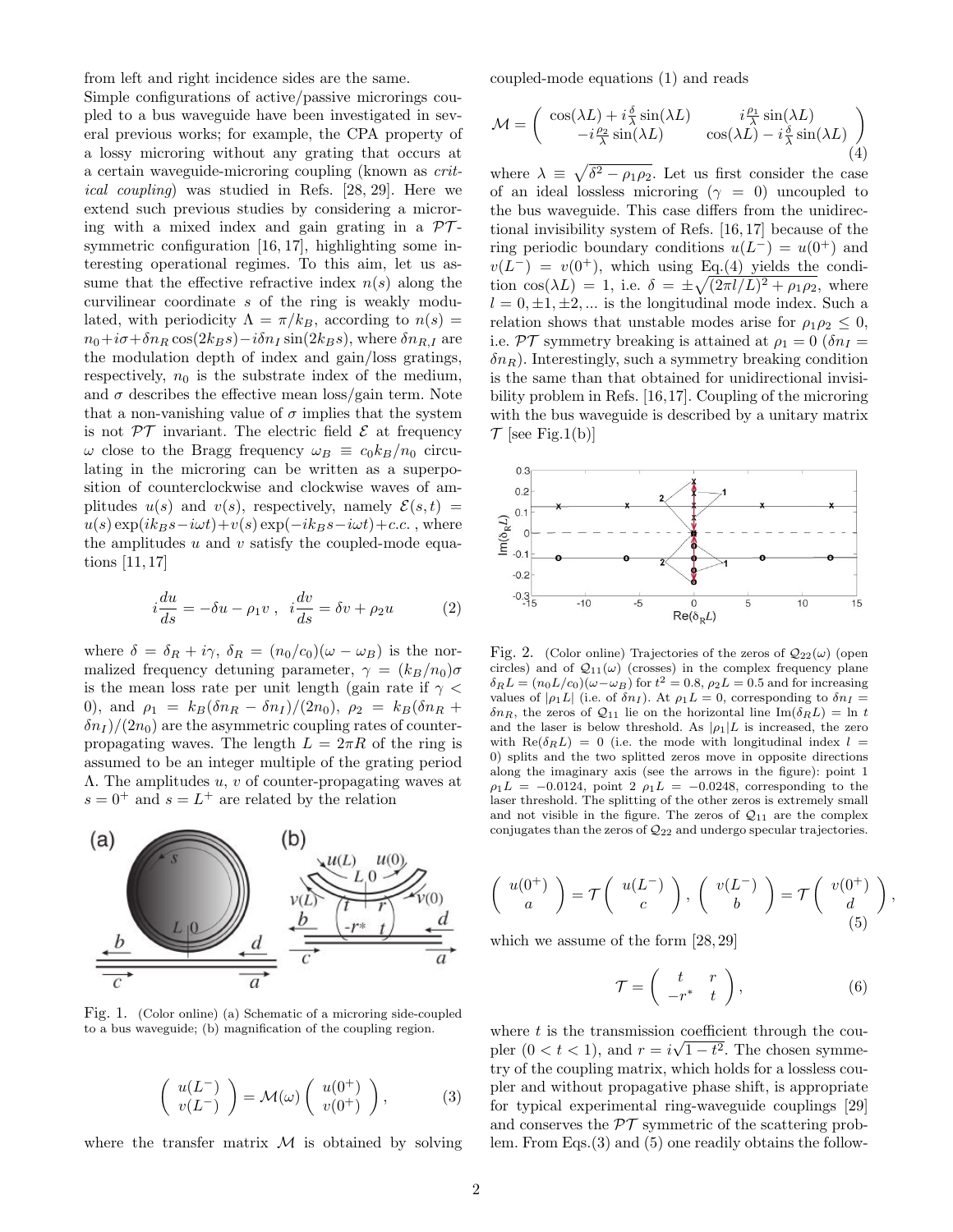ing expressions for the elements of the transfer matrix Q

$$
Q_{11} = \tau_{22} \mathcal{R} (2 - \mathcal{M}_{11} / \mathcal{T}_{22} - \mathcal{M}_{22} \mathcal{T}_{22})
$$
  
\n
$$
Q_{12} = -\tau_{12} \mathcal{T}_{21} \mathcal{M}_{12} \mathcal{R}, Q_{21} = -\mathcal{T}_{12} \mathcal{T}_{21} \mathcal{M}_{21} \mathcal{R} (7)
$$
  
\n
$$
Q_{22} = \tau_{11} \mathcal{R} (2 - \mathcal{M}_{22} / \mathcal{T}_{11} - \mathcal{M}_{11} \mathcal{T}_{11})
$$

where  $\mathcal{R} = (1 - \mathcal{M}_{11} \mathcal{T}_{11} - \mathcal{M}_{22} \mathcal{T}_{22} + \mathcal{T}_{11} \mathcal{T}_{22})^{-1}$ . Note that, for  $\gamma = 0$  PT invariance of the system is conserved and one has  $\mathcal{Q}_{11}(\omega) = \mathcal{Q}_{22}^*(\omega^*)$ . Note also that the 'cavityless' scattering problem previously investigated in Ref. [16] in the regime of unidirectional invisibility is obtained from our analysis in the limiting case  $t \to 0$ .

Unidirectional laser emission. Let us first consider the case of a mixed grating at the  $\mathcal{PT}$  symmetry breaking point, i.e.  $\delta n_I = \delta n_R$  corresponding to  $\rho_1 = 0$ . In this case the zeros of  $\mathcal{Q}_{11}$  and  $\mathcal{Q}_{22}$  in the complex  $\delta_R$  plane can be readily calculated and read

$$
\delta_R = -i(\gamma \pm \ln(t)/L) + 2\pi l/L \tag{8}
$$

where  $l = 0 \pm 1, \pm 2, \dots$  is the longitudinal mode index, and where the upper (lower) sign on the right hand side in Eq.(8) applies to  $\mathcal{Q}_{11}$  ( $\mathcal{Q}_{22}$ ). Note that, if the mean value of loss/gain  $\gamma$  in the ring vanishes, the zeros of  $\mathcal{Q}_{22}$   $(\mathcal{Q}_{11})$  lie in the Im( $\omega$ ) < 0 (Im( $\omega$ ) > 0) complex plane [see Fig.2(a)], regardless of the grating strength  $\delta n_R = \delta n_I$ , so that lasing and CPA can not be reached. However, if we break the  $\mathcal{PT}$  invariance of the system by the introduction of a net mean loss or gain  $\gamma$  in the ring, from Eq.(8) it follows that either lasing or CPA can be attained at  $\gamma = \pm \ln(t)/L$ , respectively, for all longitudinal modes. The CPA regime basically reproduces the critical coupling scheme of Refs. [28, 29] and, since  $\mathcal{Q}_{12} = 0$ , it requires a single input beam; the main difference here is that CPA is obtained solely for one side of the input signal that excites the clockwise mode v, namely  $c = 0, d \neq 0$ . The reason thereof is that, under such an input excitation, the grating appears to be invisible and Bragg scattering does not occur  $(u = 0)$ , thus our device behaves exactly in the scheme of Refs. [28,29]. Conversely, in the other excitation direction  $(d = 0, c \neq 0)$  Bragg scattering occurs and perfect absorption is not anymore possible. More interestingly is the case of lasing, which requires a net gain  $\gamma = \ln(t)/L$ in the ring. In such a case because of  $\mathcal{Q}_{12} = 0$  one has  $a = 0$ , i.e. laser oscillation is *unidirectional* (only the clockwise wave v circulates in the ring, whereas  $u = 0$ ). Hence using a mixed gain/index grating with  $\delta n_R = \delta n_I$ enables to obtain unidirectional laser emission, preventing the oscillation of the counterclockwise mode. This is a rather interesting result, since unidirectional oscillation in the ring does not require the introduction of non-reciprocal elements, e.g. magnetic or nonlinear elements [30, 31]. Besides unidirectionality, single longitudinal mode operation can be obtained for a small ring radius owing to the finite bandwidth of the gain medium. Mode selection and laser-absorber modes. Let us consider the complex grating with  $\gamma = 0$  and in the broken  $\mathcal{PT}$ phase  $(\delta n_I > \delta n_R)$ . Figure 2 shows a typical behavior of the trajectories of the zeros of  $\mathcal{Q}_{22}$  and  $\mathcal{Q}_{11}$  in the complex  $\omega$  plane as  $\delta n_I$  is increased above  $\delta n_R$  (note that, since  $\gamma = 0$ , the zeros of  $\mathcal{Q}_{11}$  are just the complex conjugates than the zeros of  $\mathcal{Q}_{22}$ ). At  $\delta n_I = \delta n_R$ , according to Eq.(8) all the zeros of  $\mathcal{Q}_{22}$  lie in the Im( $\delta_R$ ) < 0 sector of the complex plane. As  $\delta n_I$  is increased above  $\delta n_R$ , the central zero, corresponding to  $\text{Re}(\omega) = \omega_B$  (i.e.to the mode index  $l = 0$ , is splitted into two zeros which move apart each other from opposite directions along the vertical (imaginary) axis as  $\delta n_I$  is increased. The other zeros of  $\mathcal{Q}_{22}$ , corresponding to modes with  $l \neq 0$ , are almost unchanged, undergoing a small splitting in the horizontal (real axis) direction which is not visible in the scale of the figure. Laser threshold and simultaneous CPA occur when one zero of  $\mathcal{Q}_{22}$  and one of  $\mathcal{Q}_{11}$ touch on the real axis (point 2 in Fig.2). This occurs when  $\cos(\sqrt{-\rho_1\rho_2}L) = 2/(t+1/t)$ , corresponding to the critical value of  $\delta n_I$ 

$$
\delta n_I^2 = \delta n_R^2 + \left(\frac{2n_0}{k_B L}\right)^2 \arccos^2 \left(\frac{2t}{1+t^2}\right). \tag{9}
$$



Fig. 3. (Color online) Behavior of the overall absorption/amplification coefficient Θ for two-beam input excitation, defined by  $Eq.(10)$  given in the text, versus (a) the normalized frequency detuning parameter  $\delta_R L$ , and (b) the relative phase  $\phi$  of the two input beams. Parameter values are given in the text.

In this case, single-mode operation is expected at lasing threshold. For the lasing mode one has  $|a/b|^2$  =  $|Q_{12}|^2 = |\rho_1/\rho_2|$ , whereas for the CPA mode one has  $|c/d|^2 = |\mathcal{Q}_{12}|^2 = |\rho_1/\rho_2|$ . Note that, for  $\delta n_R = 0$ , i.e. for a pure gain grating,  $\rho_2 = -\rho_1$  and thus  $|a/b|^2 = 1$ , i.e. laser emission occurs symmetrically from both waveguide ends and the two clockwise and counter-clockwise waves in the ring are equally excited. This kind of mode selection with balanced excitation of counterporpagating waves has been recently demonstrated in Ref. [27]. Similarly, CPA requires balanced intensities of the two exciting beams. The introduction of the index grating, in addition to the gain grating, makes the laser emission (and similarly the CPA mode) asymmetric. In particular, a nearly unidirectional laser emission occurs if  $|\rho_1/\rho_2| \gg 1$ , which is obtained in the low-coupling limit  $t \rightarrow 1^-$ . For example, for  $t^2 = 0.8$  and  $\rho_2 L = 0.5$ , the lasing threshold (and the CPA regime) is attained at  $\rho_1 L = -0.0248$ , with an almost unidirectional laser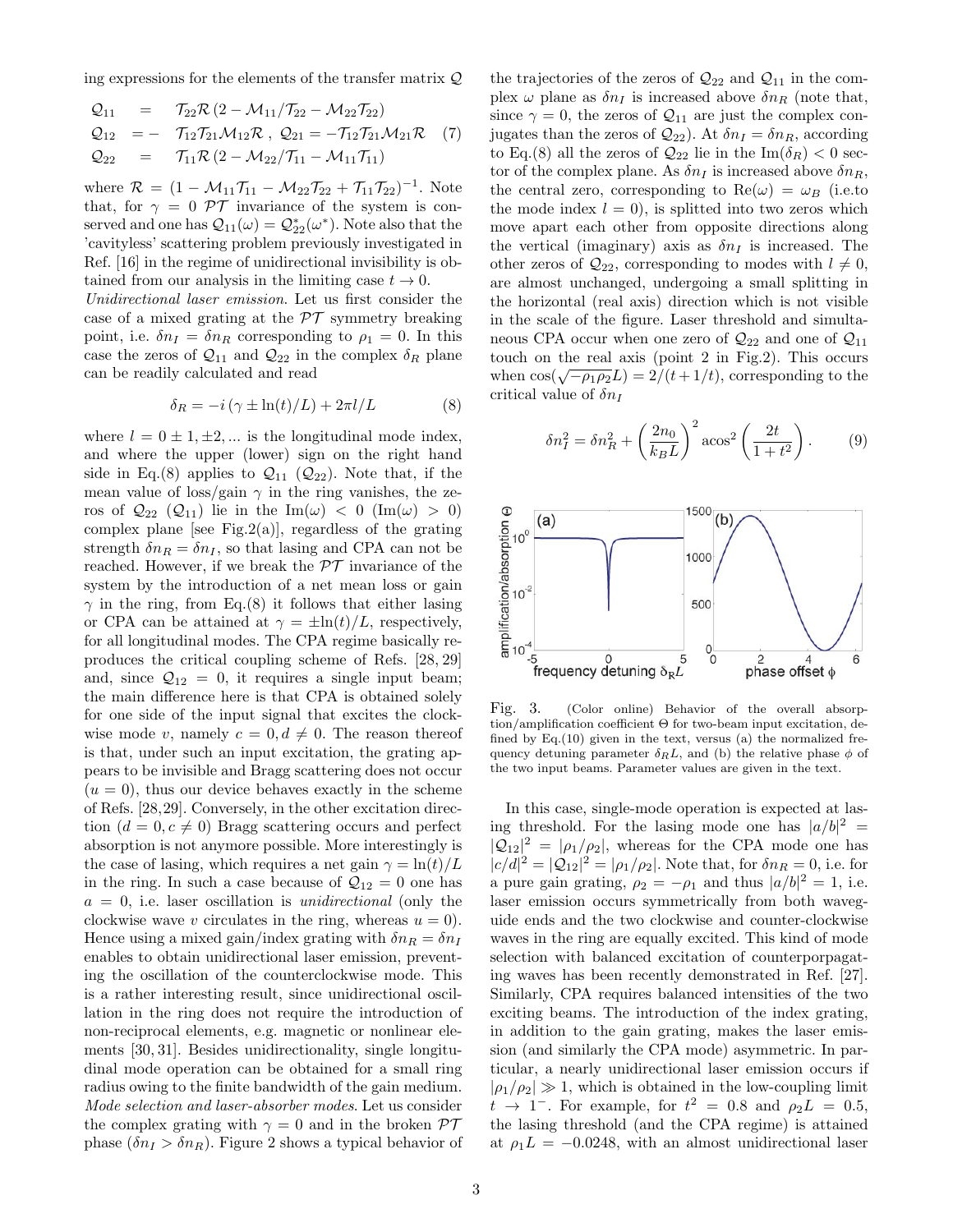emission  $(|a/b|^2 \approx 0.05)$ . Hence the complex grating in the broken  $\mathcal{PT}$  phase  $\delta n_I > \delta n_R$  can operate simultaneously as a laser and as a CPA device, providing single mode selection and enabling to control the unidirectional/bidirectional emission ratio by tuning of the index/gain grating strengths. To highlight the simultaneous amplifying/absorbing properties of the device in the  $\delta n_I > \delta n_R$  and  $\gamma = 0$  regime, we numerically computed the overall absorption/amplification coefficient  $\Theta(\omega)$  of the structure for coherent two-beam excitation just below the lasing threshold. The coefficient  $\Theta(\omega)$  is defined as the ratio of the total intensity of outgoing (reflected or transmitted) waves to the total intensity of the incoming (injected) waves [5] in the bus waveguide, that is,

$$
\Theta(\omega) = (|a|^2 + |b|^2) / (|c|^2 + |d|^2). \tag{10}
$$

Note that the vanishing of  $\Theta$  is the signature of CPA, whereas  $|\Theta| > 1$  indicates that an overall amplification has been realized in the system. Figure 3(a) shows the behavior (on a logarithmic scale) of Θ versus the normalized frequency detuning  $\delta_R L = (n_0 L/c_0)(\omega - \omega_B)$ for a two-beam excitation with amplitudes  $c$  and  $d$  satisfying the condition  $c/d = -Q_{12}(\omega_B) \approx 0.211i$  and for parameter values  $t^2 = 0.8$ ,  $\rho_2 L = 0.5$  and  $\rho_1 L =$  $-0.0223$ . Such a value of  $\rho_1 L$  is 10% below the threshold value for laser oscillation [see Fig.2(c)]. Note that, as expected, at  $\omega = \omega_B$  the incident light is almost fully absorbed, which is the signature of CPA. Figure  $3(b)$  shows the behavior of  $\Theta$  for coherent input excitation  $c/d = |\mathcal{Q}_{12}(\omega_B)| \exp(-i\phi) \simeq 0.211 \exp(-i\phi)$  when the relative phase  $\phi$  between the two beams is varied. Note that, at  $\phi = 3\pi/2$ , the CPA condition is obtained, whereas strong amplification, which is the signature of the approaching lasing condition, is obtained by changing the relative phase to  $\phi = \pi/2$ .

Conclusions. We have investigated the lasing and CPA properties of a  $\mathcal{PT}$ -symmetric microring structure with phase-shifted index and gain gratings, side coupled to a bus waveguide. The analysis shows that for the complex grating in the broken  $\mathcal{PT}$  phase the microring/waveguide system can operate simultaneously as a laser and as a CPA device, providing single mode selection and a controllable unidirectional/bidirectional laser emission. Such results are expected of aiding the design and development of CPA-laser systems and other on-chip synthetic structures to harness the flow of light in nonconventional ways. Although the complex  $\mathcal{PT}$  index modulation considered in our system is not easy to direct implementation, in-phase separated real and imaginary index modulations can exactly mimic the original  $\mathcal{PT}$ modulation, which are feasible in fabrication as successfully demonstrated in Ref. [4].

## References

- 1. C.M. Bender, Rep. Prog. Phys. 70, 947 (2007).
- 2. C. E. Rüter, K.G. Makris, R. El-Ganainy, D.N. Christodoulides, M. Segev, and D. Kip, Nature Phys. 6, 192 (2010).
- 3. A. Regensburger, C. Bersch, M.-A. Miri, G. Onishchukov, D.N. Christodoulides, and U. Peschel, Nature 488, 167 (2012).
- 4. L. Feng, Y.-L. Xu, W.S. Fegadolli, M.-H. Lu, J.E.B. Oliveira, V.R. Almeida, Y.-F. Chen, and A. Scherer, Nature Mat. 12, 108 (2013).
- 5. S. Longhi, Phys. Rev. A 82, 031801 (2010).
- 6. Y.D. Chong, L. Ge, and A.D. Stone, Phys. Rev. Lett. 106, 093902 (2011).
- 7. A. Mostafazadeh, J. Phys. A 45, 444024 (2012).
- 8. C. Y. Huang, R. Zhang, J. L. Han, J. Zheng, and J. Q. Xu, Phys. Rev. A 89, 023842 (2014).
- 9. J. Schindler, Z. Lin, J.M. Lee, H. Ramezani, F.M. Ellis, and T. Kottos, J. Phys. A 45, 444029 (2012).
- 10. Y. Sun, W. Tan, H.-q. Li, J. Li, and H. Chen, Phys. Rev. Lett. 112, 143903.
- 11. L. Poladian, Phys. Rev. E 54, 2963 (1996).
- 12. M. Kulishov, J. M. Laniel, N. Belanger, J. Azana, and D. V. Plant, Opt. Express 13, 3068 (2005).
- 13. M. Greenberg and M. Orenstein, Opt. Lett. 29, 451 (2004).
- 14. M. Kulishov, J. M. Laniel, N. Belanger, and D. V. Plant, Opt. Express 13, 3567 (2005).
- 15. S. Longhi, Phys. Rev. Lett. 105, 013903 (2010).
- 16. Z. Lin, H. Ramezani, T. Eichelkraut, T. Kottos, H. Cao, and D.N. Christodoulides, Phys. Rev. Lett. 106, 213901 (2011).
- 17. S. Longhi, J. Phys. A 44, 485302 (2011).
- 18. M. Kulishov and B. Kress, Opt. Express 21, 22327 (2013).
- 19. H. Schomerus, Phys. Rev. Lett. 104, 233601 (2010).
- 20. G. Yoo, H.-S. Sim, and H. Schomerus, Phys. Rev. A 84, 063833 (2011).
- 21. V. Van, T.A. Ibrahim, P.P. Absil, F.G. Johnson, R. Grover, and P.-T. Ho, IEEE J. Sel. Top. Quantum Electron. 8, 705 (2002).
- 22. M.T. Hill, H.J.S. Dorren, T. de Vries, X.J.M. Leitjens, J.H. den Besten, B. Samlbrugge, Y.-S. Oei, H. Binsma, G.-D. Khoe, and M.K. Smit, Nature 432, 206 (2004).
- 23. K.J. Vahala, Nature 424, 839 (2003).
- 24. F. Nazari, N. Bender, H. Ramezani, M. K.Moravvej-Farshi, D. N. Christodoulides, and T. Kottos, Opt. Express 22, 9575 (2014).
- 25. B. Peng, S. K. Ozdemir, F. Lei, F. Monifi, M. Gianfreda, G. L. Long, S. Fan, F. Nori, C. M. Bender, and L. Yang, Nat. Phys. 10, 394 (2014).
- 26. M. Brandstetter, M. Liertzer, C. Deutsch, P. Klang, J. Schberl, H. E. Türeci, G. Strasser, K. Unterrainer, and S. Rotter, Nat. Comm. 5, 4034 (2014).
- 27. L. Feng, Z.J. Wong, R. Ma, Y. Wang, and X. Zhang, arXiv:1405.2863 (2014).
- 28. A. Yariv, Electron. Lett. 36, 321 (2000).
- 29. M. Cai, O. Painter, and K. J. Vahala, Phys. Rev. Lett. 85, 74 (2000).
- 30. H. Ramezani, S. Kalish, I. Vitebskiy, and T. Kottos, Phys. Rev. Lett. 112, 043904 (2014).
- 31. J.M. Lee, S. Factor, Z. Lin, I. Vitebskiy, F.M. Ellis, and T. Kottos, Phys. Rev. Lett. 112, 253902 (2014).